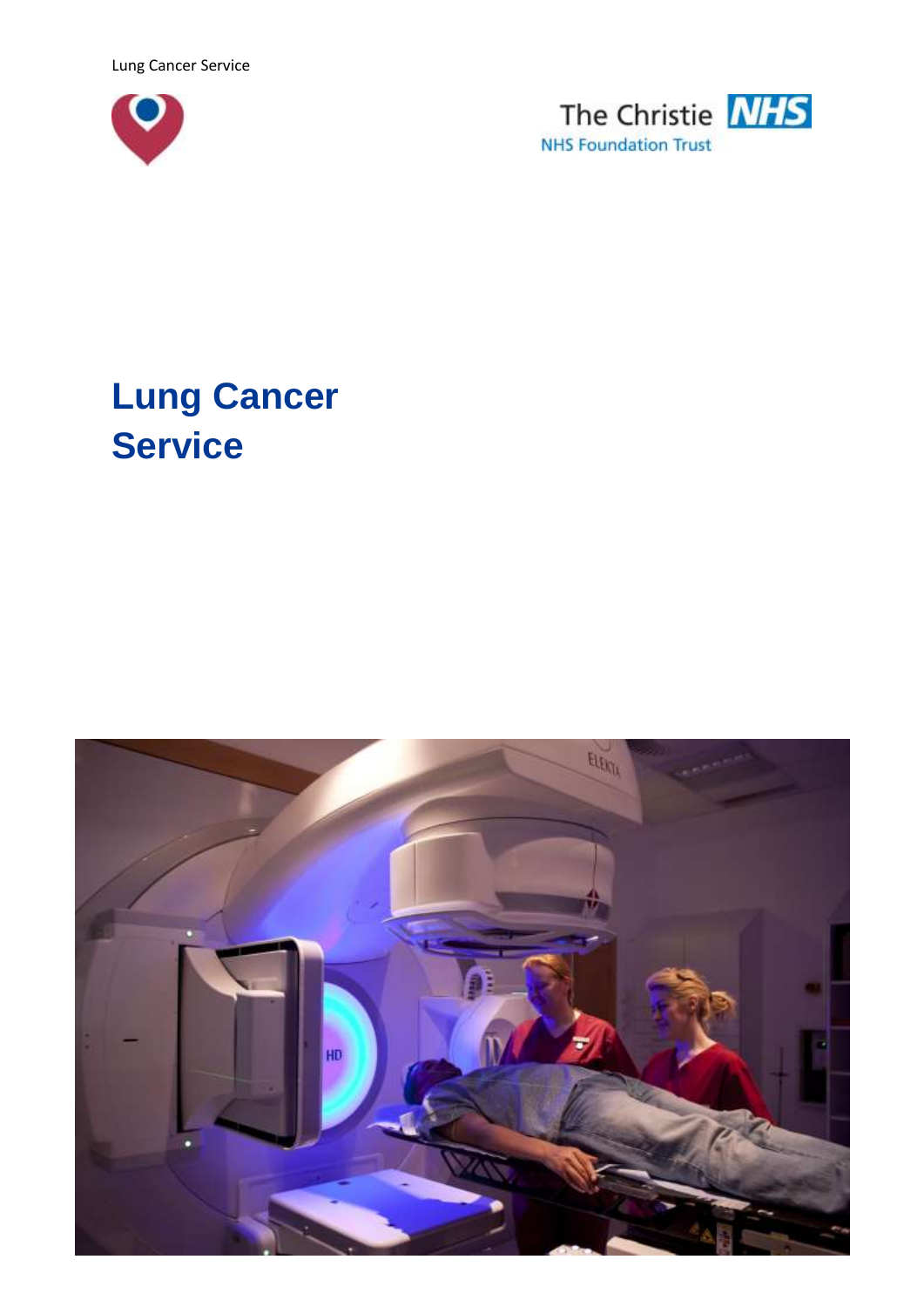



## **Operational Structure**

Manchester Cancer Lung Cancer Pathway is an integrated cancer system for Greater Manchester and Cheshire servicing a population of >3.2M. The aim of our local lung cancer service is to deliver high quality treatment and holistic care for our patients in order to improve survival outcomes while maximising a patient's functional capability and quality of life.

All patients in whom lung cancer is suspected should be referred to a Lung Cancer Rapid Access Clinic in operation at 11 Greater Manchester NHS Trusts in our Manchester network. Lung cancer Clinical Nurses Specialists (CNS) are introduced to patients early in their disease pathway supporting them at diagnosis, during treatment and through end of life care. The CNS provides an essential link between the patient, their carer's and the variety of clinicians that are involved in their diagnosis and treatment.

## **Diagnosis**

Lung cancer diagnostic services are in operation at the following 11 locations and clinics take place weekly at each:

- The Bolton NHS Foundation Trust
- Central Manchester University Hospitals NHS Foundation Trust (CMFT)
- East Cheshire NHS Trust
- Mid Cheshire Hospitals NHS Foundation Trust (MCHFT)
- The Pennine Acute Hospitals NHS Trust
- Salford Royal NHS Foundation Trust
- Stockport NHS Foundation Trust's
- Tameside Hospital NHS Foundation Trust
- Trafford General Hospital (CMFT)
- University Hospital of South Manchester NHS Foundation Trust (UHSM)
- Wrightington, Wigan and Leigh NHS Foundation Trust

Specialist diagnostic services requiring a high level of expertise are available to all patients but are not delivered at each trust:

- Positron emission tomography–computed tomography PET-CT – The Christie/CMFT/Salford
- Endobronchial Ultrasound-guided Transbronchial Needle Aspiration (EBUS-TBNA) – UHSM, CMFT, North Manchester (Pennine), Wigan, East Cheshire
- Medical thoracoscopy UHSM, East Cheshire, Pennine, Bolton
- Molecular Pathology and profiling The Christie and Central Manchester

# **MDTs**

There are currently 9 Multi-disciplinary Team (MDT) meetings per week in Greater Manchester and Cheshire

2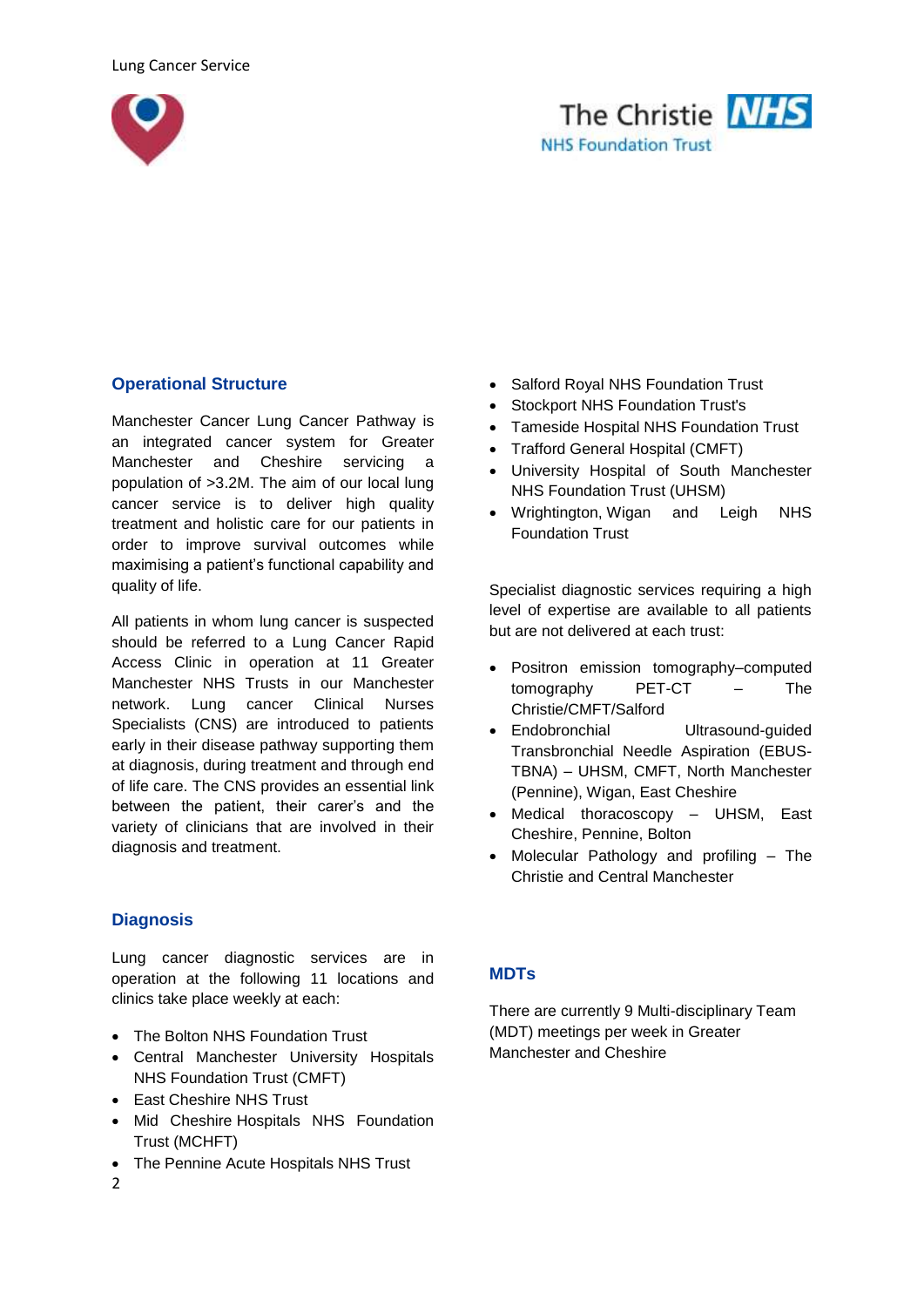



| <b>MDT Name</b>      | <b>NHS Trusts</b>                                      | <b>Number</b><br>Ωf<br>patients<br>reviewed<br>in 2013 |
|----------------------|--------------------------------------------------------|--------------------------------------------------------|
| North West<br>Sector | Bolton, Wigan,<br>Salford                              | 666                                                    |
| Pennine              | Fairfield, North<br>Manchester,<br>Oldham,<br>Rochdale | 534                                                    |
| <b>CMFT</b>          | MRI, Trafford                                          | 226                                                    |
| Tameside             | Tameside                                               | 161                                                    |
| <b>UHSM</b>          | <b>UHSM</b>                                            | 255                                                    |
| Stockport            | Stockport                                              | 202                                                    |
| Mid<br>Cheshire      | <b>MCHFT</b>                                           | 122                                                    |
| East<br>Cheshire     | Macclesfield                                           | 135                                                    |
|                      | <b>Totals</b>                                          | 2301                                                   |

## **Surgery**

The Christie links closely with Greater Manchester's regional tertiary surgical centre at UHSM. The cardiothoracic surgical team there are responsible for the delivery of all lung cancer surgery in our network.

## **Molecular profiling**

Molecular profiling of tumour specimens is routinely carried out in order to identify patients suitable for targeted therapies. This is centralised at St Mary's Hospital, CMFT.

## **Chemotherapy**

The Christie is a tertiary cancer centre delivering chemotherapy and radiotherapy as well as conducting a wide range of Phase I-III clinical trials for patients with lung cancer. The Christie receives patient referrals from all trusts in the Manchester network. Approximately 1700 new lung cancer patients annually are referred to The Christie and over half receive anticancer therapy.

#### **Radiotherapy**

All radiotherapy is delivered at The Christie across three sites, Withington (main Christie hospital) and Oldham and Salford (satellite sites).

- Concurrent chemoradiation The Christie, Withington
- Stereotactic ablative radiotherapy (SABR) The Christie, Withington
- Intensity-modulated radiation therapy (IMRT) – The Christie Withington, Oldham and Salford
- $\bullet$  Image guided radiotherapy (IGRT) the Christie Withington, Oldham and Salford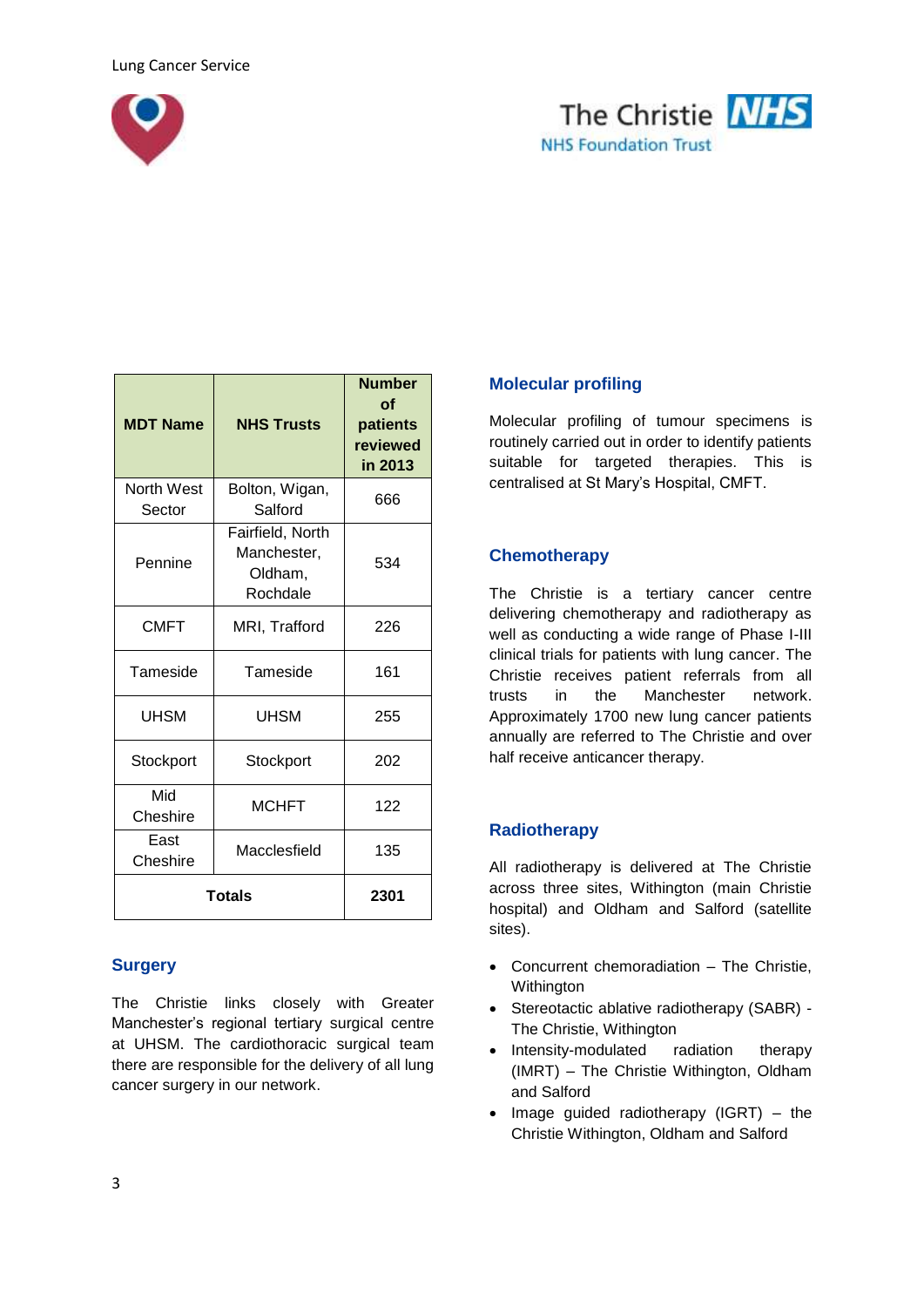



Patients requiring stereotactic radiosurgery for brain metastases are treated at The Christie at Salford following assessment at a specialist neuro-oncology MDT at Salford.

## **Support services**

All patients at The Christie have access to a range of services:

<http://www.christie.nhs.uk/our-services.aspx>

#### **Personnel** *(\*Whole Time Equivalents)*

| <b>Medical Oncologists</b>    | $(*WTE)$ |
|-------------------------------|----------|
| Dr Fiona Blackhall            |          |
| (BSc, MBChB, FRCP, PhD)       | 1.0      |
| (Disease Group Lead)          |          |
| Dr Raffaele Califano          |          |
| (MD)                          | 1.0      |
| <i>(Education Lead)</i>       |          |
| Dr Yvonne Summers             | 1.0      |
| (BSc, MB ChB, MSc, PhD, FRCP) |          |
| Dr Paul Taylor                | 1.0      |
|                               |          |
| (MBChB, FRACP)                |          |
| <b>Clinical Oncologists</b>   | (*WTE)   |
|                               |          |
| Dr Neil Bayman MB             |          |
| (ChB, MRCP, FRCR)             |          |
| (Manchester Cancer Lung       | 1.0      |
| <b>Cancer Pathway Lead)</b>   |          |
| Dr Paul Burt                  |          |
| (MBChB, MRCP, FRCR, FRCP)     | 1.0      |
| Dr Abbass Chittalia           | 0.9      |

| Dr Joanne Coote<br>(MBChB, BSc, MRCP, FRCR)                         | 0.6      |
|---------------------------------------------------------------------|----------|
| Dr Corinne Faivre-Finn<br>(FRCR, MD, PhD)                           | 1.0      |
| Dr Maggie Harris<br>(MBBS, BSc, MRCP FRCR)<br>(Clinical Audit Lead) | 0.9      |
| Dr Lip Lee<br>(MBBS, MRCP, FRCR, MSc)                               | 1.0      |
| Dr Laura Pemberton<br>(MBChB, BSc, MRCP, FRCR)                      | 0.8      |
| Dr Hamid Sheikh<br>MA, MB BChir, MRCP, FRCR                         | 1.0      |
| <b>Rotational SpRs</b>                                              | $(*WTE)$ |
| x 4 (3 monthly rotations)                                           | 1.0      |
|                                                                     |          |
| <b>Research Fellows</b>                                             | $(*WTE)$ |
| 2-4 (~6 month appointments)                                         | 1.0      |
| <b>Clinical Nurse Specialists</b>                                   | (*WTE)   |
| Emma Halkyard                                                       | 1.0      |
| Jacqueline Fenemore<br>(concurrent treatment)                       | 1.0      |
| <b>Clinical Research Nurses</b>                                     | (*WTE)   |
| <b>Sharon Woolley</b>                                               | 0.6      |
| (Team Leader)<br>Glenda Laviste                                     | 1.0      |
|                                                                     | 0.6      |
| Nicky Moore<br>Patsy McCaul                                         | 1.0      |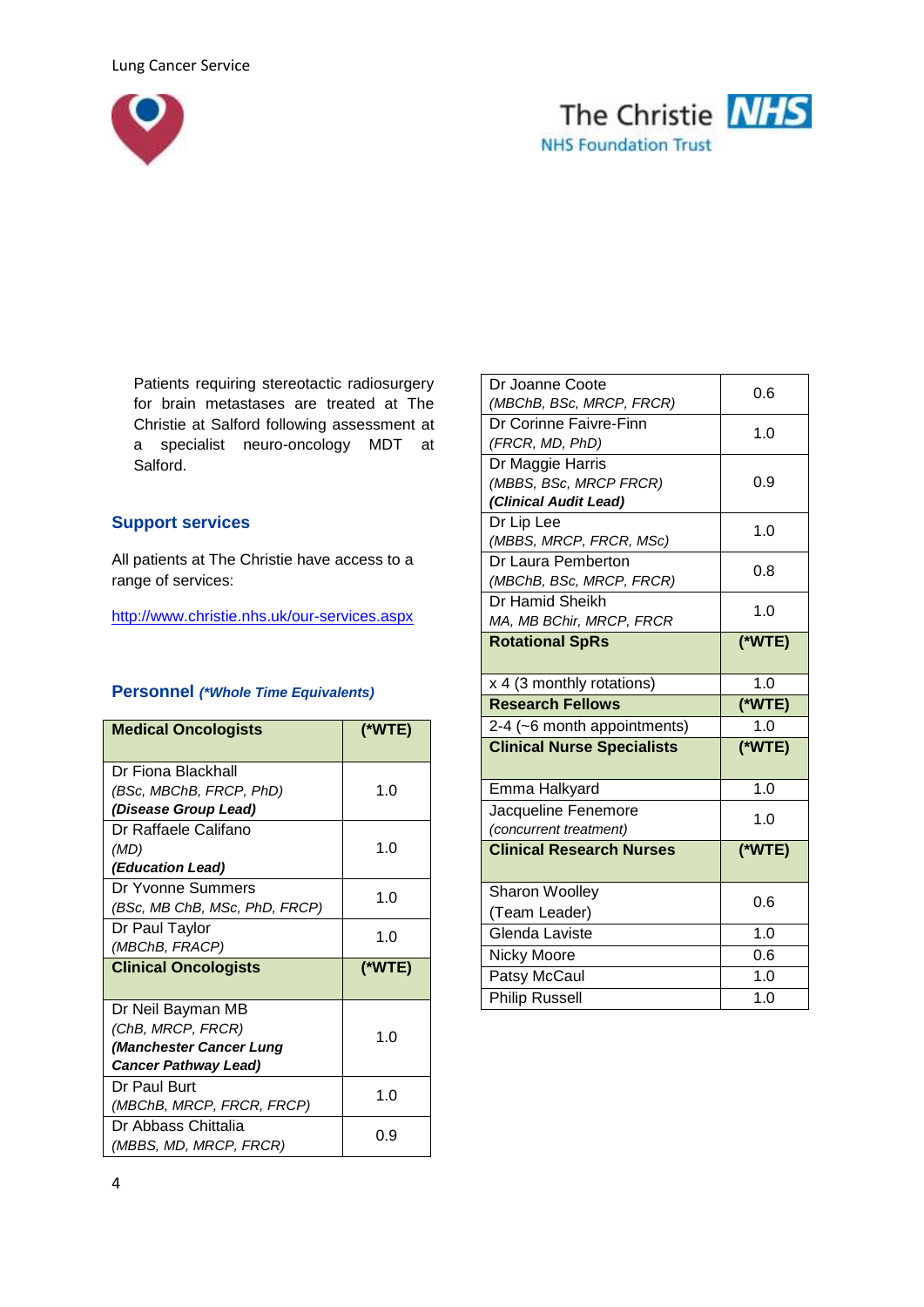



# **The Manchester Cancer Pathway Board (members from The Christie)**

| <b>Name</b>    | <b>Designation</b> | Role                     |
|----------------|--------------------|--------------------------|
| Dr Neil        | Clinical           | Pathway Board            |
| Bayman         | Oncology           | <b>Clinical Director</b> |
| Dr Yvonne      | Medical            | Pathway Board            |
| <b>Summers</b> | Oncology           | Lead for oncology        |
| Dr Fiona       | Medical            | Pathway Board            |
| Blackhall      | Oncology           | Lead for research        |
| Dr Ben         | Radiology          | Pathway Board            |
| Taylor         |                    | Lead for PET-CT          |

neoadjuvant, radiotherapy alone, chemoradiotherapy, chemotherapy, palliative radiotherapy, supportive care etc )

| <b>Therapy</b> | <b>Number of</b><br>patients |
|----------------|------------------------------|
| Chemotherapy   | 471                          |
| Brachytherapy  | 11                           |
| Radiotherapy   | 759                          |
| Anv            | 1011                         |

## **Service Development 2013/14**

- Expansion of clinical trials portfolio to include more trials for patients with SCLC and palliative and supportive care trials in addition to trials for patients with NSCLC
- Appointment of academic medical physics posts with a focus on lung radiotherapy research
- Development of molecular pathology and profiling service to diagnose clinically relevant molecular subsets of lung cancer and to provide blood based mutation testing

## **Activity**

Number of patients treated by TC with breakdown, by tumour site, place of treatment and treatment modality (eg adjuvant,

## **[Outcomes](http://www.christie.nhs.uk/our-standards/clinical-outcomes/the-christie-outcomes.aspx) – Click Here**

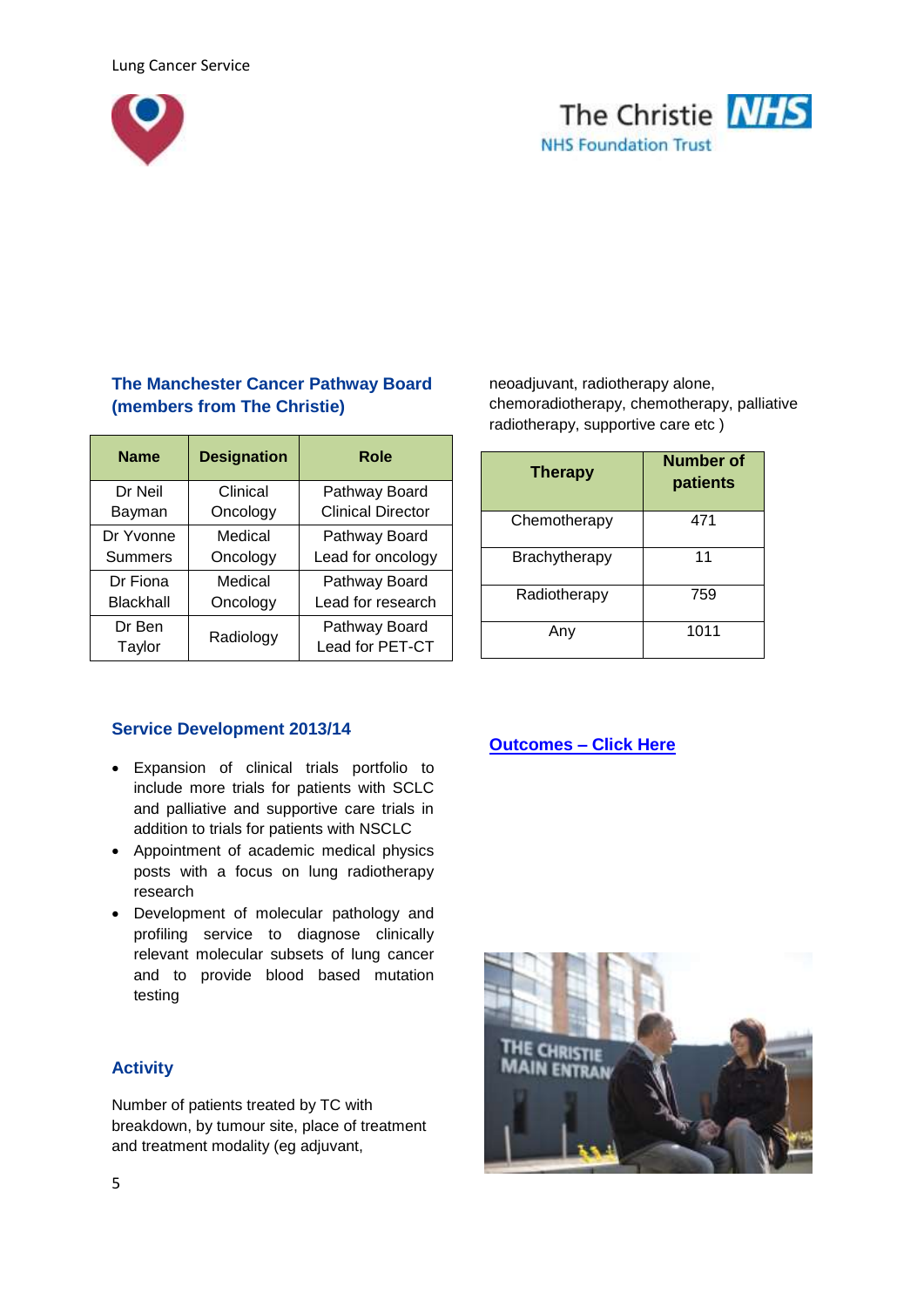



#### **Research**

## **Trials available during March 2013 – April 2014**



| <b>Key Lung Cancer Trials Performance</b><br><b>Metrics (Apr 2013 - Mar 2014)</b> |      |  |
|-----------------------------------------------------------------------------------|------|--|
| Achieved 70 day target                                                            | 76%  |  |
| Achieved patient<br>recruitment target                                            | 47%* |  |
| Achieved ≥50% patient<br>recruitment target                                       | 79%  |  |
| <b>Exceeded patient</b><br>recruitment target                                     | 21%  |  |

\*Many of our clinical trials are of targeted anticancer therapies that act on specific molecular targets that are associated with a patient's cancer. These molecular targets are often only present in the tumours of a small number of patients and in the early stages of drug development, this number can be difficult to estimate. For example, the ALK gene mutation is present in ~3-5% of the adenocarcinoma patient population and in one particular study we had to screen the tumours

of >150 patients to identify just 7 with the ALK gene mutation.

## **Current pharmaceutical partners in lung cancer trials portfolio (Phase I-III)**



We have established relationships with a number of world leading pharmaceutical companies forming partnerships that enable the delivery of novel compounds in to the clinic.

The income generated for our research through the conduct of commercially led clinical trials is >£1M per annum.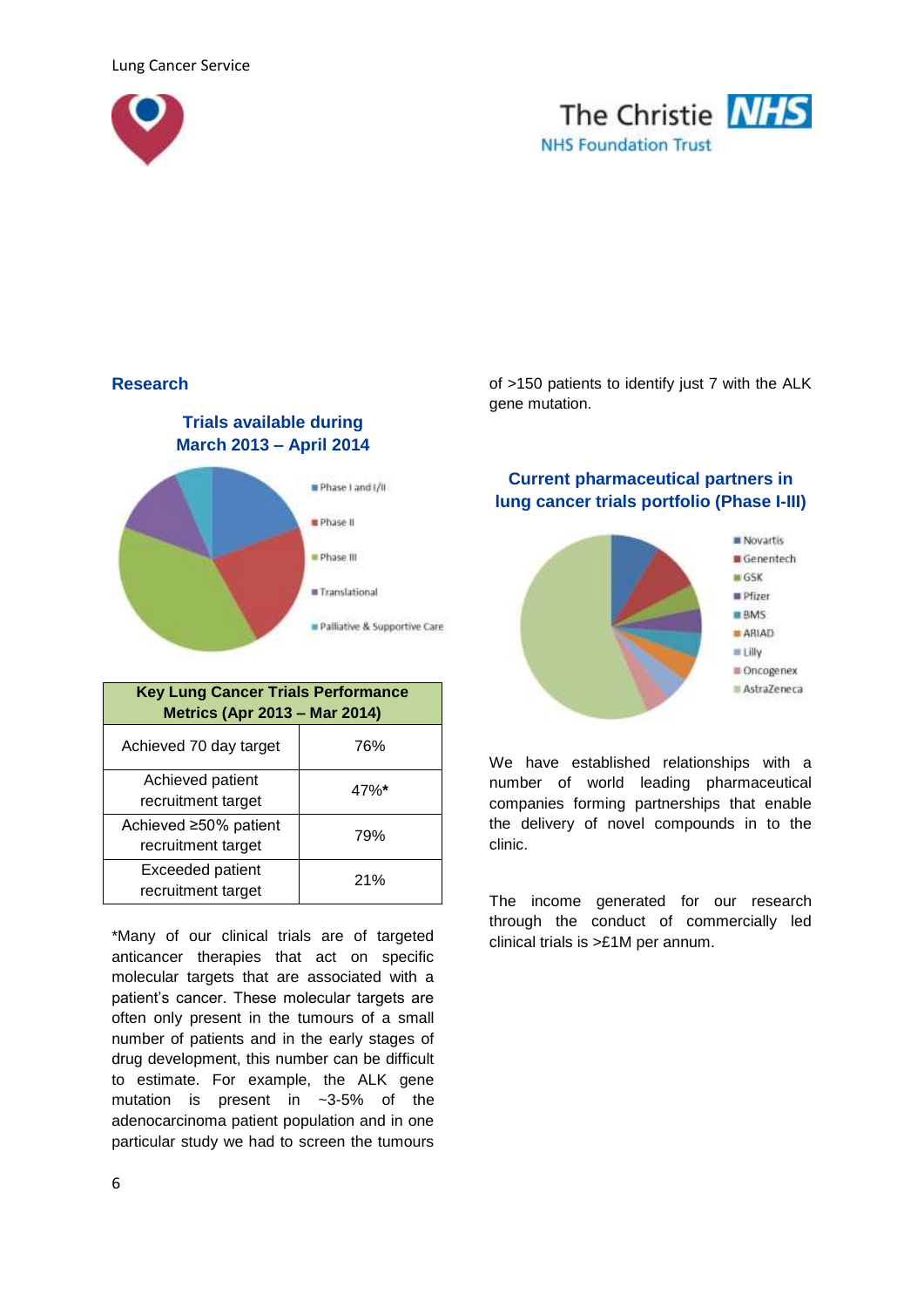



| <b>Key Lung Team Clinical Trial Statistics</b><br>(Apr-13-Mar-14) |    |
|-------------------------------------------------------------------|----|
| Studies in conduct                                                | 31 |
| Studies completed                                                 | 19 |
| IMP studies                                                       | 21 |
| Radiotherapy studies                                              | 4  |
| Translational                                                     | 4  |
| Palliative & Supportive Care                                      | 2  |

# **Ongoing studies from the above dataset**

**SELECT-1:** A Phase III, Double-Blind, Randomised, Placebo Controlled Study to Assess the Efficacy and Safety of Selumetinib (AZD6244; ARRY-142886) (Hyd-Sulfate) in Combination with Docetaxel, in Patients receiving second line treatment for KRAS Mutation-Positive Locally Advanced or Metastatic Non Small Cell Lung Cancer (Stage  $IIIB - IV$ 

**AZ Study 70:** A Phase I, Open-Label, Multicentre Study to Assess the Safety, Tolerability, Pharmacokinetics and Preliminary Efficacy of Selumetinib (AZD6244; ARRY-142886) in Combination with First Line Chemotherapy Regimens in Patients with Non-Small Cell Lung Cancer (NSCLC)

**FIGARO:** A Phase II, double-blind, placebocontrolled, randomised study evaluating the safety and efficacy of carboplatin/ paclitaxel/ bevacizumab with and without GDC-0941 in patient with previously untreated advanced or recurrent NSCLC

**GSK BRAF V600E:** A Phase II study of the selective BRAF kinase inhibitor GSK2118436 in subjects with advanced non-small cell lung cancer and BRAF mutations

**Fatigue QLQ FA13:** Update of the EORTC questionnaire for assessing quality of life in lung cancer patients (EORTC QLQ-LC13) conducted on behalf of the EORTC Quality of Life Group

**CHEMORES:** Molecular mechanisms underlying chemotherapy resistance, therapeutic escape, efficacy and toxicity

The Christie Lung Group clinical researchers collaborate with scientists at Cancer Research UK Manchester Institute (formerly the Paterson Institute for Cancer Research), leading academics at The University of Manchester and respiratory physicians, surgeons and pathologists at UHSM with the goal to conduct clinically relevant research that will lead to better outcomes for patients.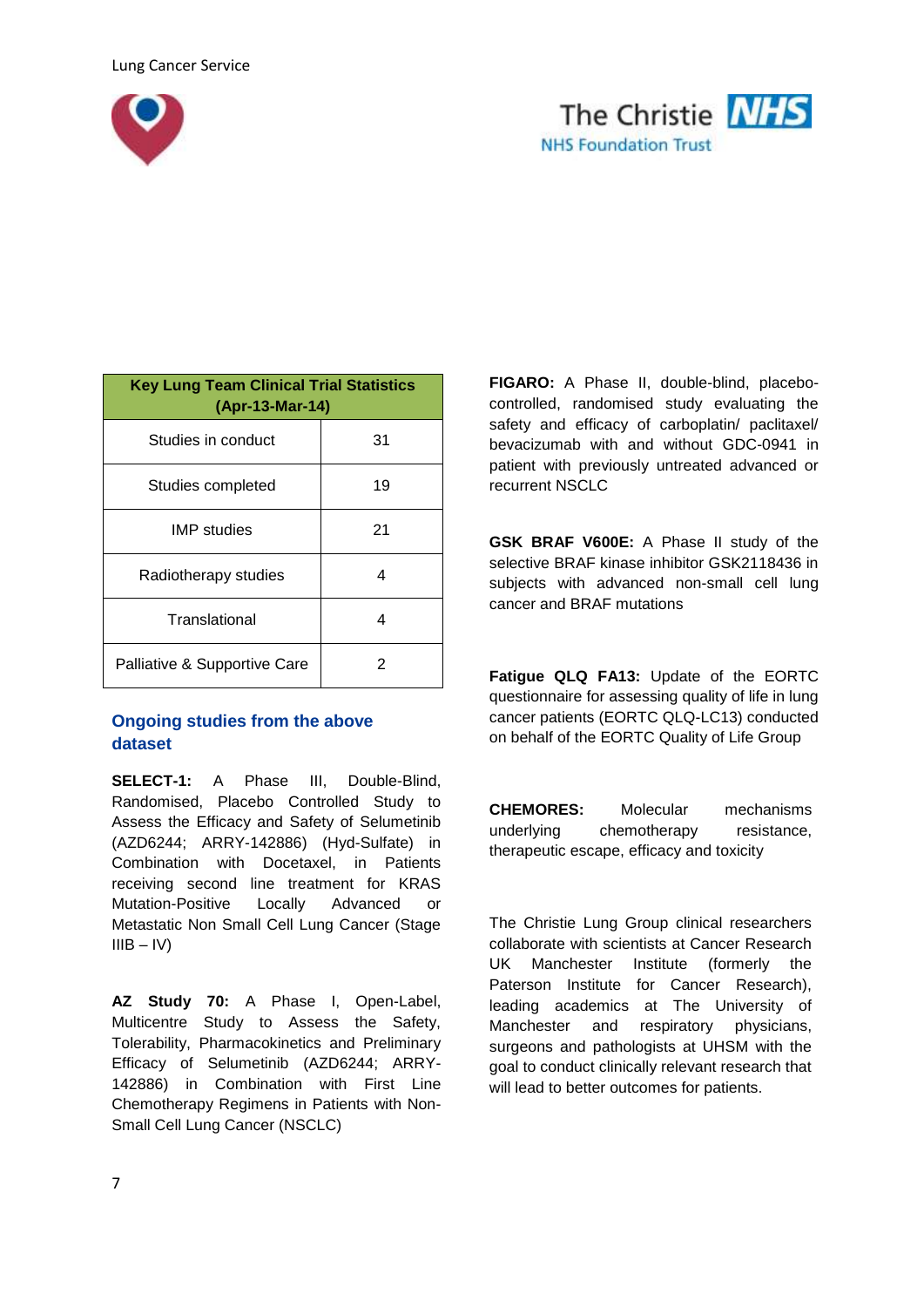



## **Peer Reviewed Publications 2013/14**

#### **Top 5**

Crizotinib versus Chemotherapy in Advanced ALK-Positive Lung Cancer. Shaw AT et al; *N Engl J Med. 2013 Jun 20;368(25):2385-94*

Treatment and detection of ALK-rearranged NSCLC. Peters S et al; *Lung [Cancer.](http://www.ncbi.nlm.nih.gov/pubmed/23769207) 2013 Aug;81(2):145-54.*

Clinical Utility of Circulating Tumour Cell Detection in Non-Small Cell Lung Cancer. Fusi A et al;. *[Curr](http://www.ncbi.nlm.nih.gov/pubmed/23996475)  [Treat Options Oncol.](http://www.ncbi.nlm.nih.gov/pubmed/23996475) 2013 Dec;14(4):610-22.*

Activity of the monocarboxylate transporter 1 inhibitor AZD3965 in small cell lung cancer. Polański R et al; *Clin Cancer Res. 2014 Feb 15;20(4):926-37*

Molecular analysis of circulating tumour cells-biology and biomarkers. Krebs MG et al; *Nat Rev Clin Oncol. 2014 Mar;11(3):129-44*

#### **International conference presentations Apr 2013 - Mar 2014**

| <b>Oral presentations:</b>   | 15 |
|------------------------------|----|
| <b>Poster presentations:</b> | 44 |

- The American Society of Clinical Oncology (ASCO)
- GHENT Pathology
- The NCRI Cancer Conference
- International Symposium on Minimal Residual Cancer
- International Association for the Study of Lung Cancer (IASLC) World Lung Conference
- [The British Thoracic Oncology Group](http://www.btog.org/) (BTOG)
- European Lung Cancer Conference (ELCC)
- European Respiratory Society (ERS) Congress
- Manchester International Medical Student Cancer Conference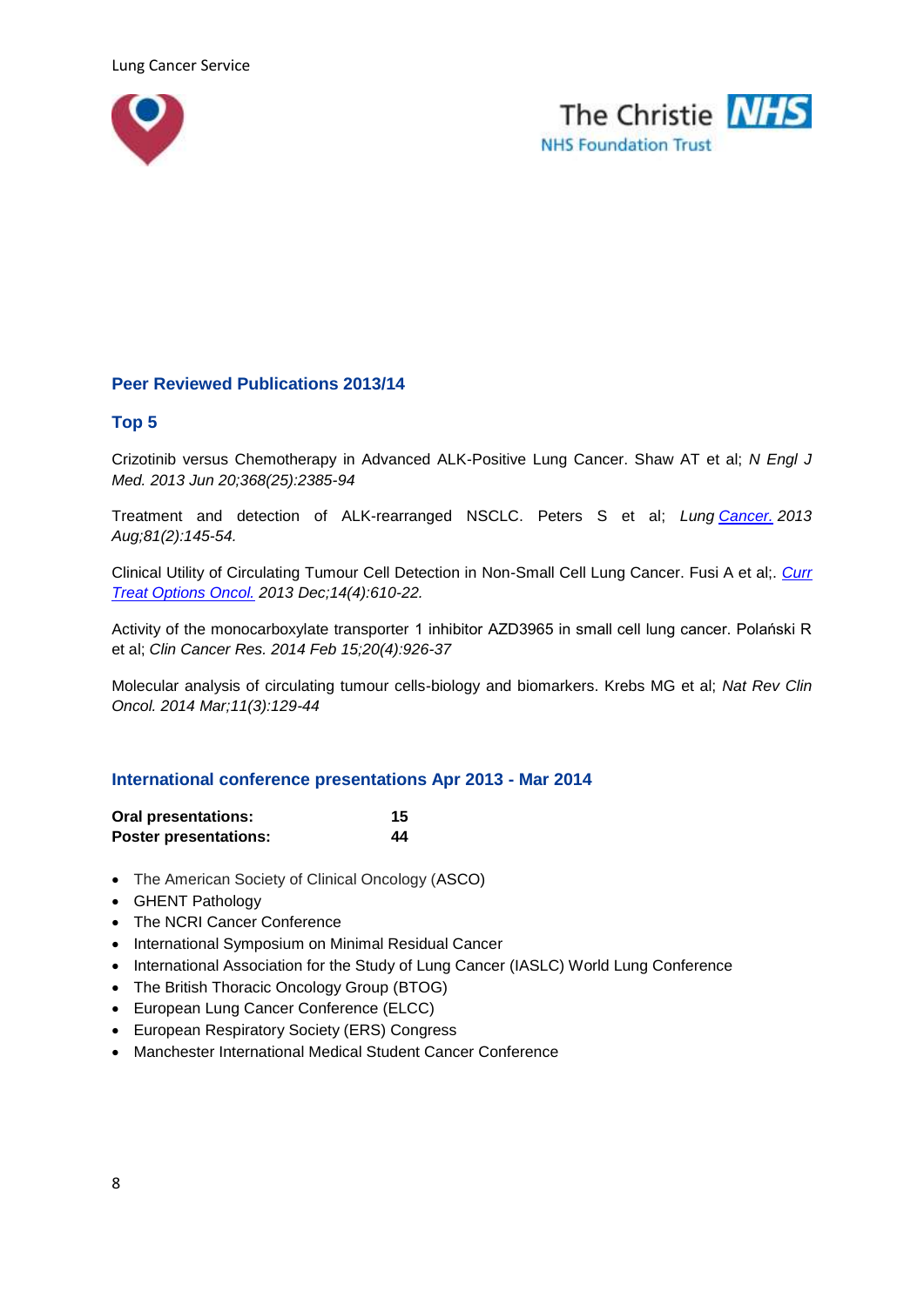



## **International / national committee membership**

- British Thoracic Oncology Group (BTOG)
- LUCADA Audit
- American Association for Cancer Research (AACR)
- American Society of Clinical Oncology (ASCO)
- Clinical and Experimental Pharmacology (CEP) Group, CRUK MI
- Drugs & Therapeutics Committee
- European Molecular Genetics Quality Network
- European Organisation for Research and Treatment of Cancer (EORTC)
- European Society for Radiotherapy and Oncology (ESTRO)
- European Society of Medical Oncology (ESMO)
- European Thoracic Oncology Platform (ETOP)
- Experimental Cancer Medicine Centre (ECMC)
- International Association for the Study of Lung Cancer (IASLC)
- Manchester Academic Health Science Centre Clinical Trials Co-ordination Unit (MAHSC-CTU) Management Committee
- Manchester Cancer Research Centre (MCRC) Lung Cancer Research Group
- Medical Oncology Specialist Training Committee, North West Deanery
- National Peer Review Board Acute Oncology & Chemotherapy
- North West Lung Centre Charity
- North West Mesothelioma Group
- Optimising Lung Cytology and Molecular Pathology in Collaboration (OLYMPIC)
- RCR Professional Support and Standards Board
- Roy Castle Lung Cancer Foundation (Charity)
- UK National Cancer Research Institute (NCRI)
- UK National Institute for Clinical Excellence (NICE)
- UK Task Force on cough
- Yorkshire Cancer Research
- Young Oncologists Committee of the European Society of Medical Oncology (ESMO)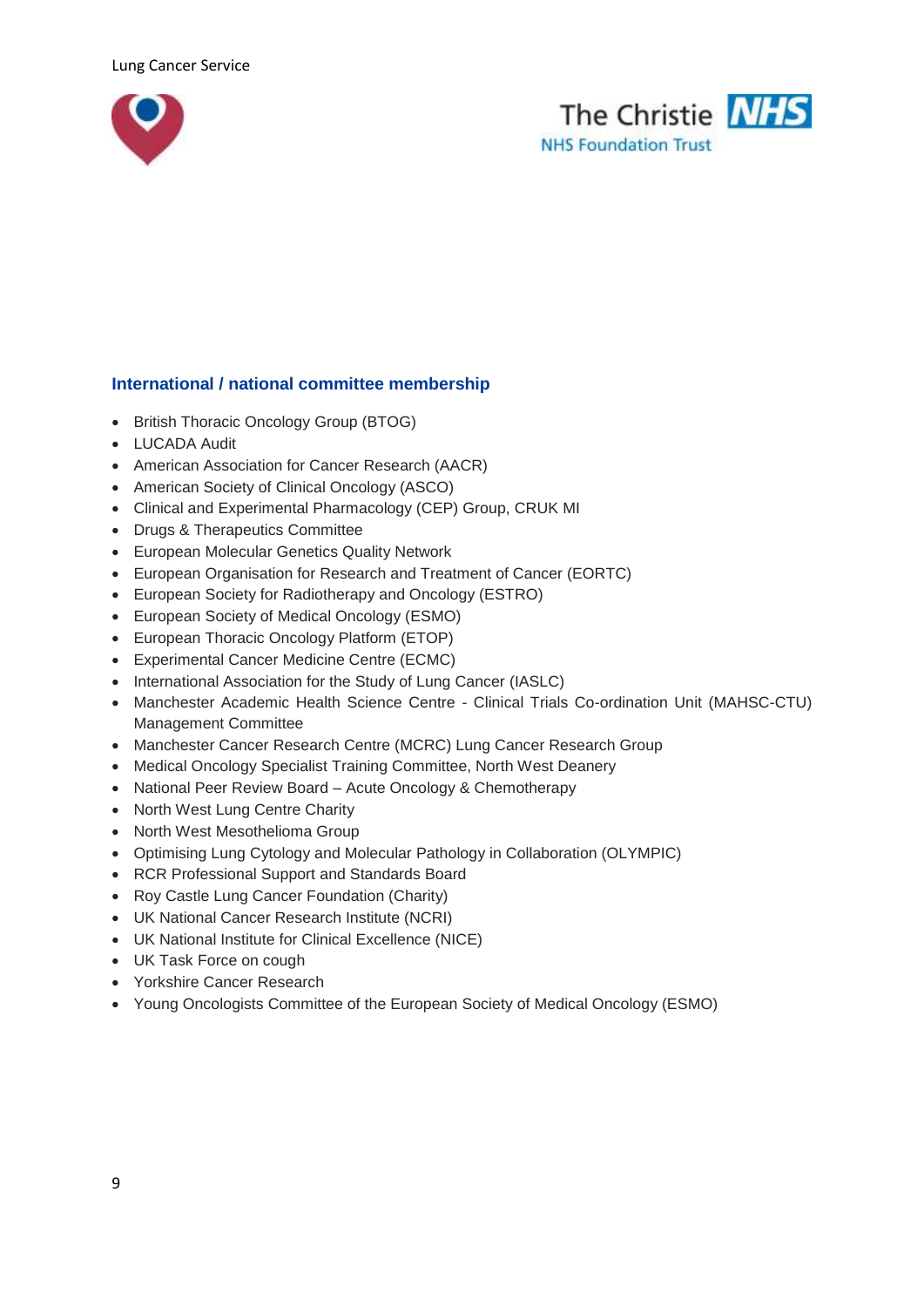



## **Clinical Audit activity**

| <b>Clinical Oncology</b>                                                                         | <b>Consultant(s)</b>                |
|--------------------------------------------------------------------------------------------------|-------------------------------------|
| Lung cancer (NLCA)                                                                               | Fiona Blackhall                     |
| Thoracic Radiotherapy in ES-SCLC                                                                 | <b>Maggie Harris</b>                |
| Intraluminal brachytherapy of the bronchus: an audit of practice                                 | Hamid Sheikh                        |
| Efficacy and Toxicity of Stereotactic Ablative Body Radiotherapy for<br>Lung Cancer              | Neil Bayman/ Corinne<br>Faivre-Finn |
| <b>Medical Oncology</b>                                                                          | <b>Consultant(s)</b>                |
| EGFR mutation analysis in NSCLC                                                                  | Raffaele Califano                   |
| Advanced stage NSCLC patients with good performance status<br>receive chemotherapy appropriately | <b>Yvonne Summers</b>               |
| Use of Pemetrexed and Carboplatin in Advanced NSCLC                                              | Maggie Harris                       |
| One year follow up project for patients with EGFR mutations on TKI's                             | Fiona Blackhall/Yvonne<br>Summers   |

## **Educational Activity at the Christie**

**<http://www.christie.nhs.uk/school-of-oncology.aspx>**

#### **Key highlights**

#### *ESMO-Christie Lung Cancer Course – Feb 2014*

This event was a joint initiative between The European Society for Medical Oncology (ESMO) and The Christie NHS Foundation Trust which allowed us to bring together a renowned multidisciplinary faculty to deliver a comprehensive course on the management of lung cancer for young oncologists. The course was championed and developed by Dr Raffaele Califano who is the Chairman of the Young Oncologists Committee of ESMO and member of the ESMO Educational Committee Steering Group.